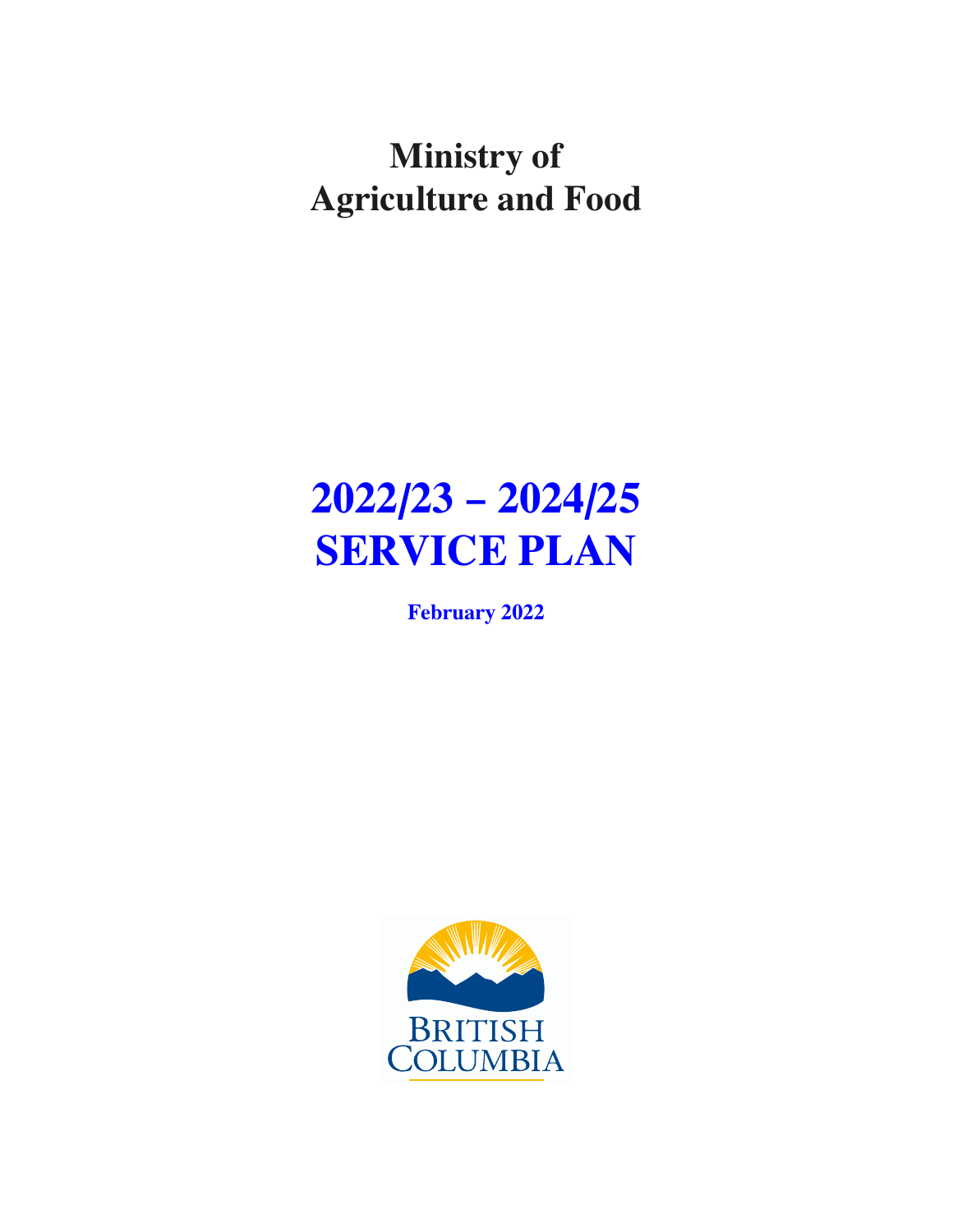For more information on the Ministry of Agriculture and Food, contact: Ministry of Agriculture and Food PO BOX 9120 STN PROV GOVT VICTORIA, BC

V8W 9B4

1-888-221-7141

or visit our website at

<http://www.gov.bc.ca/agri/>

Published by the Ministry of Agriculture and Food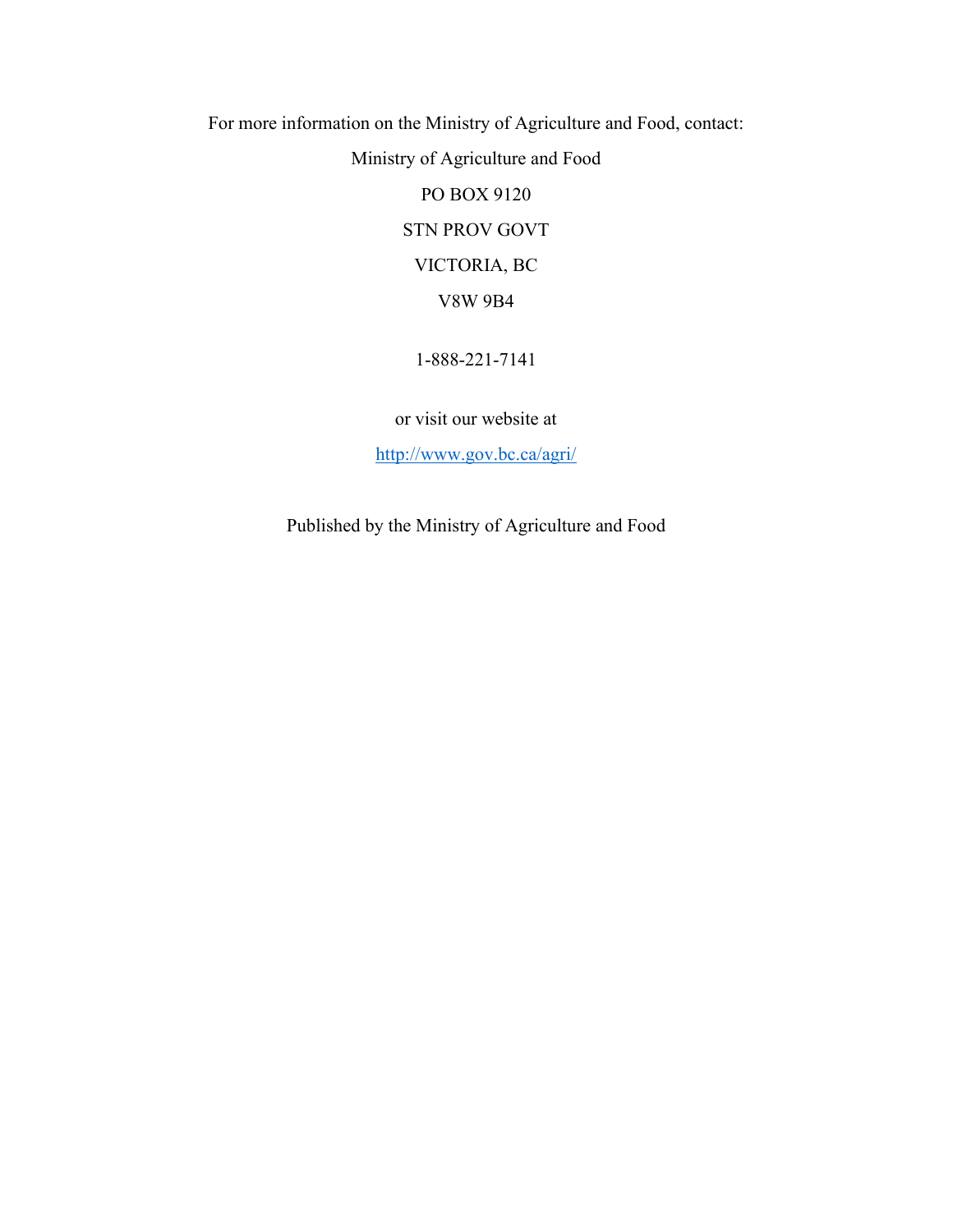# <span id="page-2-0"></span>**Minister's Accountability Statement**



The *Ministry of Agriculture and Food 2022/23 – 2024/25 Service Plan* was prepared under my direction in accordance with the *Budget Transparency and Accountability Act*. I am accountable for the basis on which the plan has been prepared.

Shan Chray

Honourable Lana Popham Minister of Agriculture and Food February 10, 2022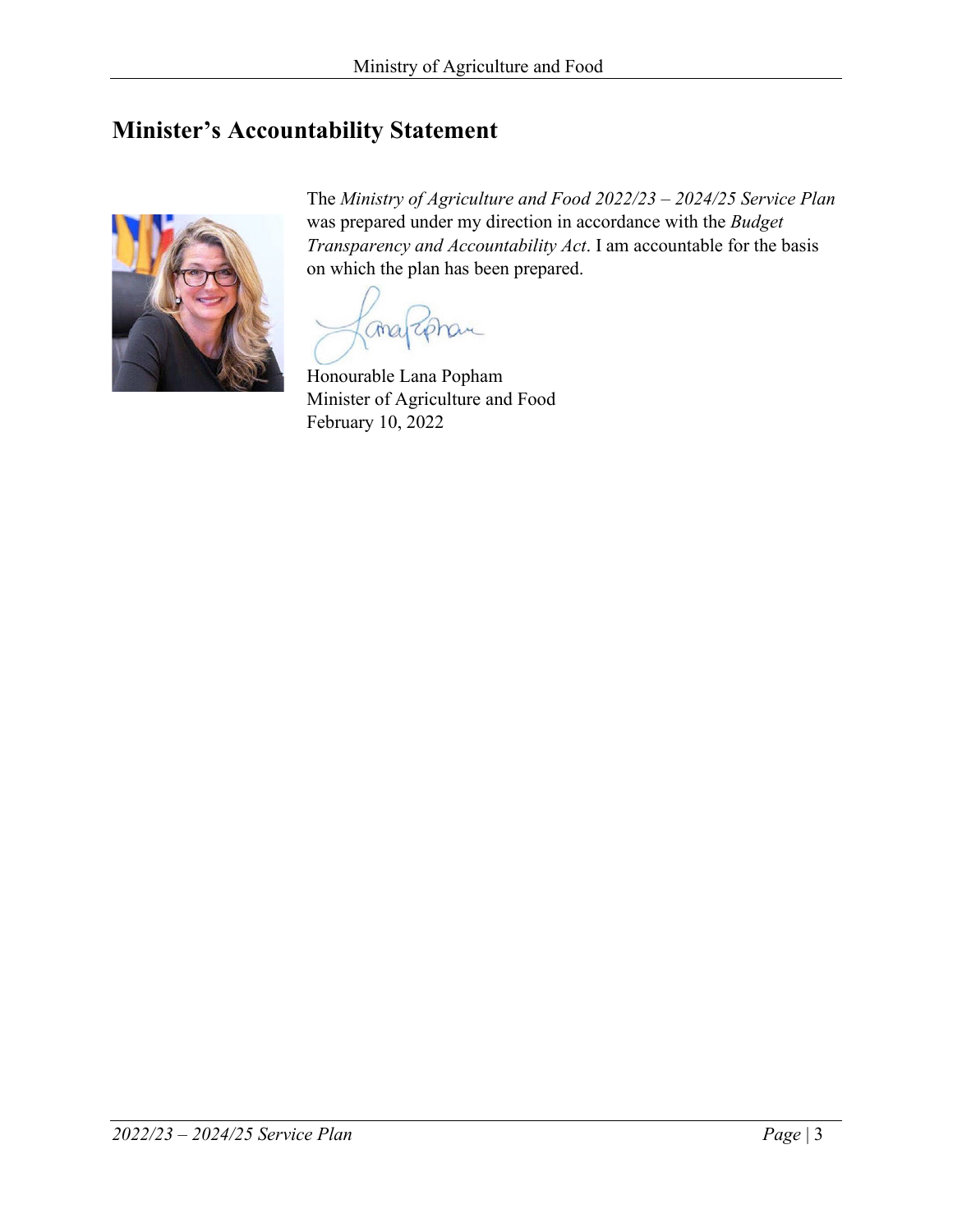# **Table of Contents**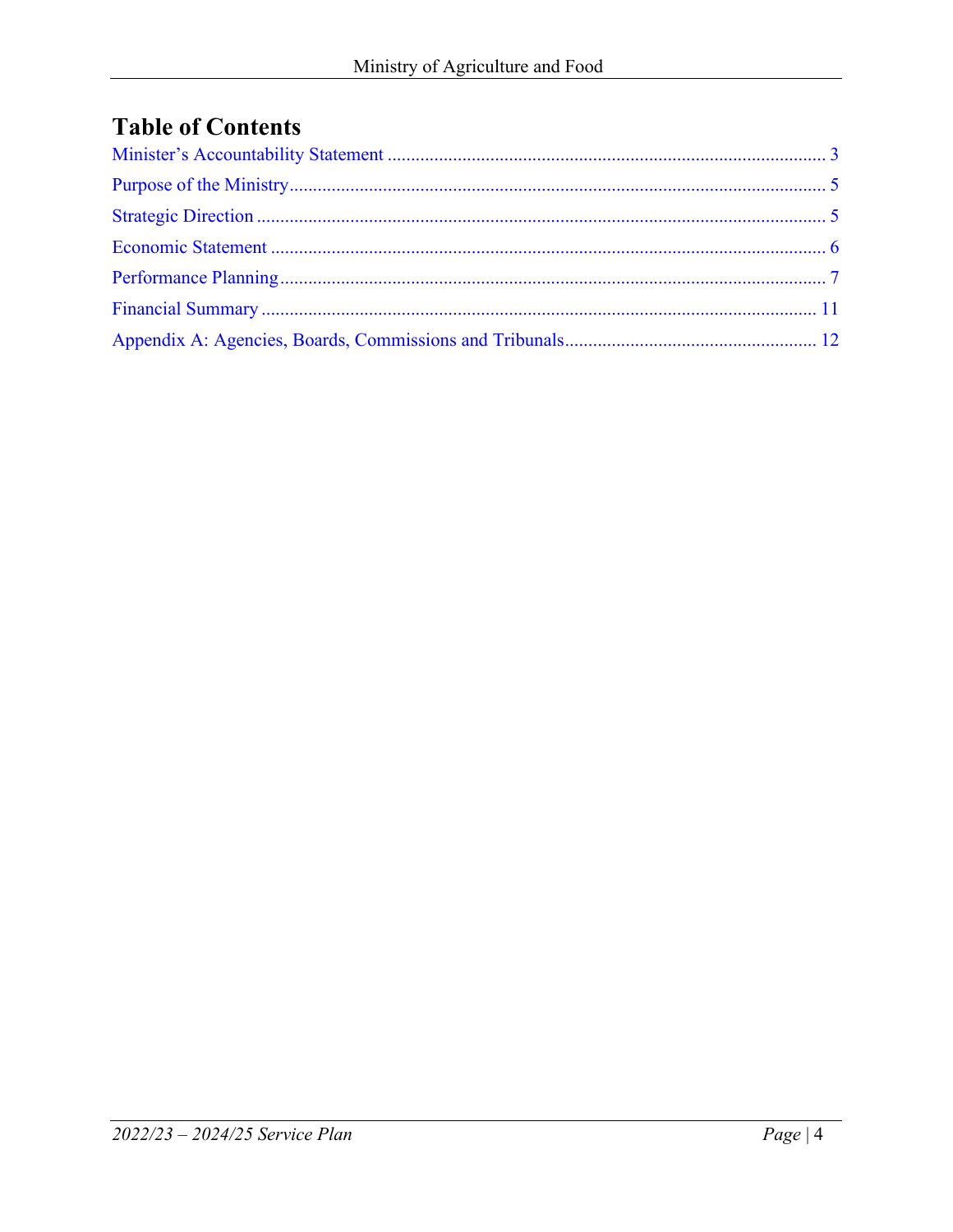# <span id="page-4-0"></span>**Purpose of the Ministry**

The Ministry of Agriculture and Food (the Ministry) is responsible for the production, marketing, processing and merchandising of agriculture and seafood products; the institution and carrying out of advisory, research, promotional, sustainability and adaptation, food safety and plant and animal health programs; projects and undertakings relating to agriculture and seafood; and the collection of information and preparation and dissemination of statistics relating to agriculture and seafood.

The Ministry is a key contributor to economic development and diversification across the Province and is a main contributor to rural economic development and province-wide job creation, particularly for small businesses. The agriculture, seafood and food and beverage sector creates economic and social benefits for Indigenous groups and other underrepresented groups, has the potential to attract provincial investment, and contributes to workforce development and skills training.

2021/2022 was a challenging year for the agriculture, seafood and food and beverage sector. Various new provincial government commitments and issues have risen from the COVID-19 pandemic and in response to environmental and climate change related emergencies. This included flooding in November 2021 which impacted 1,123 farms and was the worst financial agricultural disaster in B.C.'s history.

The legal and regulatory environment that guides the work of the Ministry includes 30 statutes which relate wholly or primarily to the Ministry. A [complete list of legislation for which the](https://www.bclaws.ca/civix/document/id/amr/amr/1135179498) [Ministry is responsible](https://www.bclaws.ca/civix/document/id/amr/amr/1135179498) for is available online.

# <span id="page-4-1"></span>**Strategic Direction**

In 2022/2023, the Government of British Columbia will continue its whole-of-government response to the COVID-19 pandemic with a focus on protecting the health, social and economic well-being of British Columbians. Building on our economic, environmental, and social strengths while looking to seize opportunities to improve outcomes for all British Columbians will be an important aspect of each ministry's work as we respond to COVID-19 and recover from devastating floods and wildfires. The policies, programs and projects developed over the course of this service plan period will align with the five foundational principles established by government in 2020: putting people first; working toward lasting and meaningful reconciliation; supporting equity and anti-racism; ensuring a better future through fighting climate change and meeting our greenhouse gas reduction targets; and supporting a strong, sustainable economy that works for everyone.

This 2022/23 service plan outlines how the Ministry of Agriculture and Food will support the government's priorities including the foundational principles listed above and selected action items identified in the [November 2020 Minister's Mandate Letter.](https://news.gov.bc.ca/files/AFF-Popham-mandate.pdf)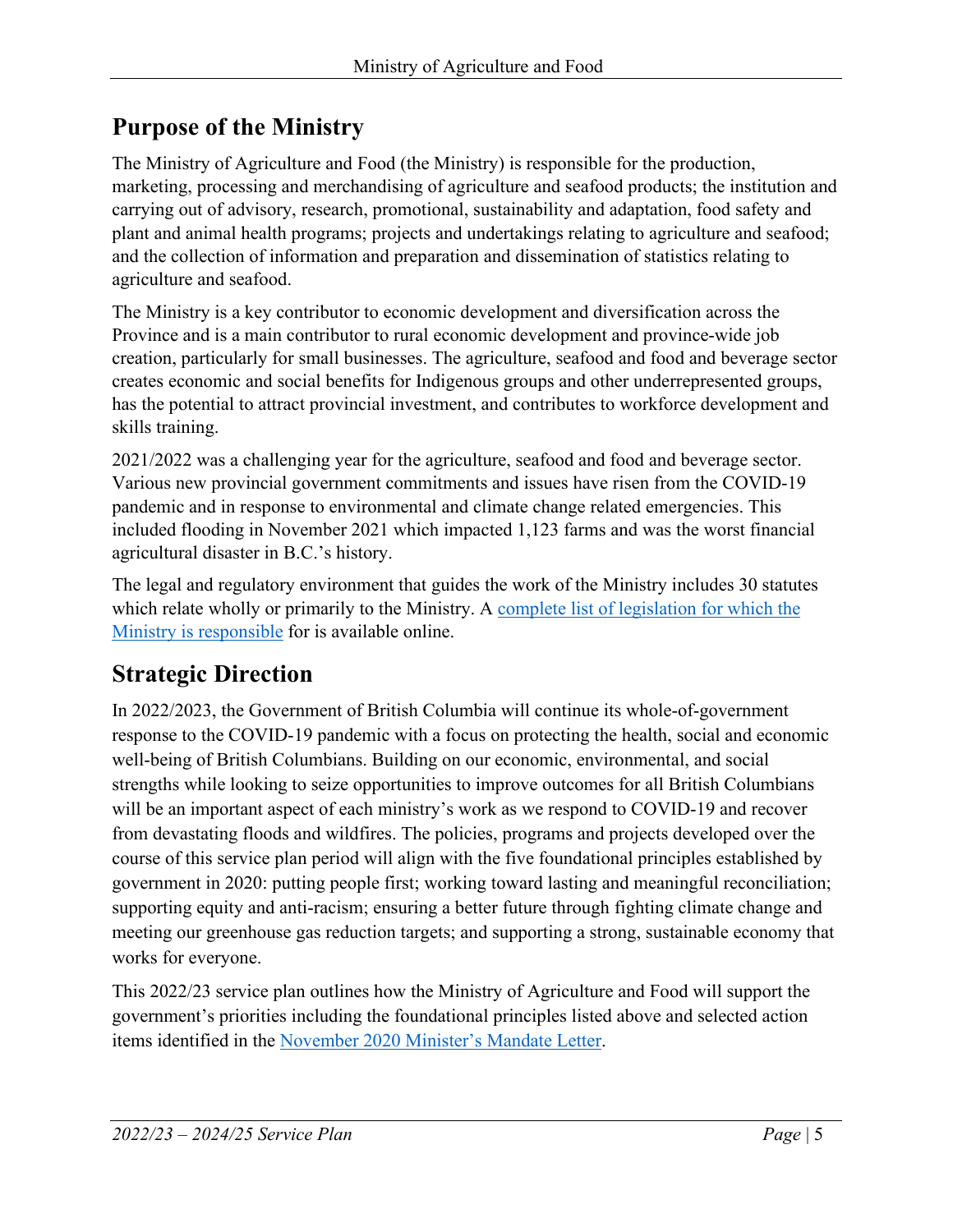# <span id="page-5-0"></span>**Economic Statement**

B.C.'s economy has rebounded from the impacts of the COVID-19 pandemic that began in 2020, despite significant pandemic variant and climate-related events. A strong health response, high vaccination rates, increased infrastructure investments and supports for British Columbians struggling through the pandemic has helped the province rebound. While the recovery has broadened over the past year, it remains uneven with sectors like tourism, hospitality and live recreation events not fully recovered. The path of the ongoing economic recovery in B.C. and its trading partners remains highly uncertain. However, rebuild efforts from the November 2021 floods are expected to provide some support to economic activity in the province. The Economic Forecast Council (EFC) estimates that B.C. real GDP expanded by 5.1 per cent in 2021 and expects growth of 4.2 per cent in 2022 and 2.7 per cent in 2023. Meanwhile for Canada, the EFC projects national real GDP growth of 4.1 per cent in 2022 and 2.8 per cent in 2023, following an estimated gain of 4.7 per cent in 2021. As such, B.C.'s economic growth is expected to be broadly in line with the national average in the coming years. The pandemic has increased risks to B.C.'s economic outlook, such as the emergence of further variants of concern, inflationary supply chain disruptions, extended travel restrictions, and the continued impact of the slower recovery in some sectors of the B.C. economy. Further risks include ongoing uncertainty regarding global trade policies, and lower commodity prices.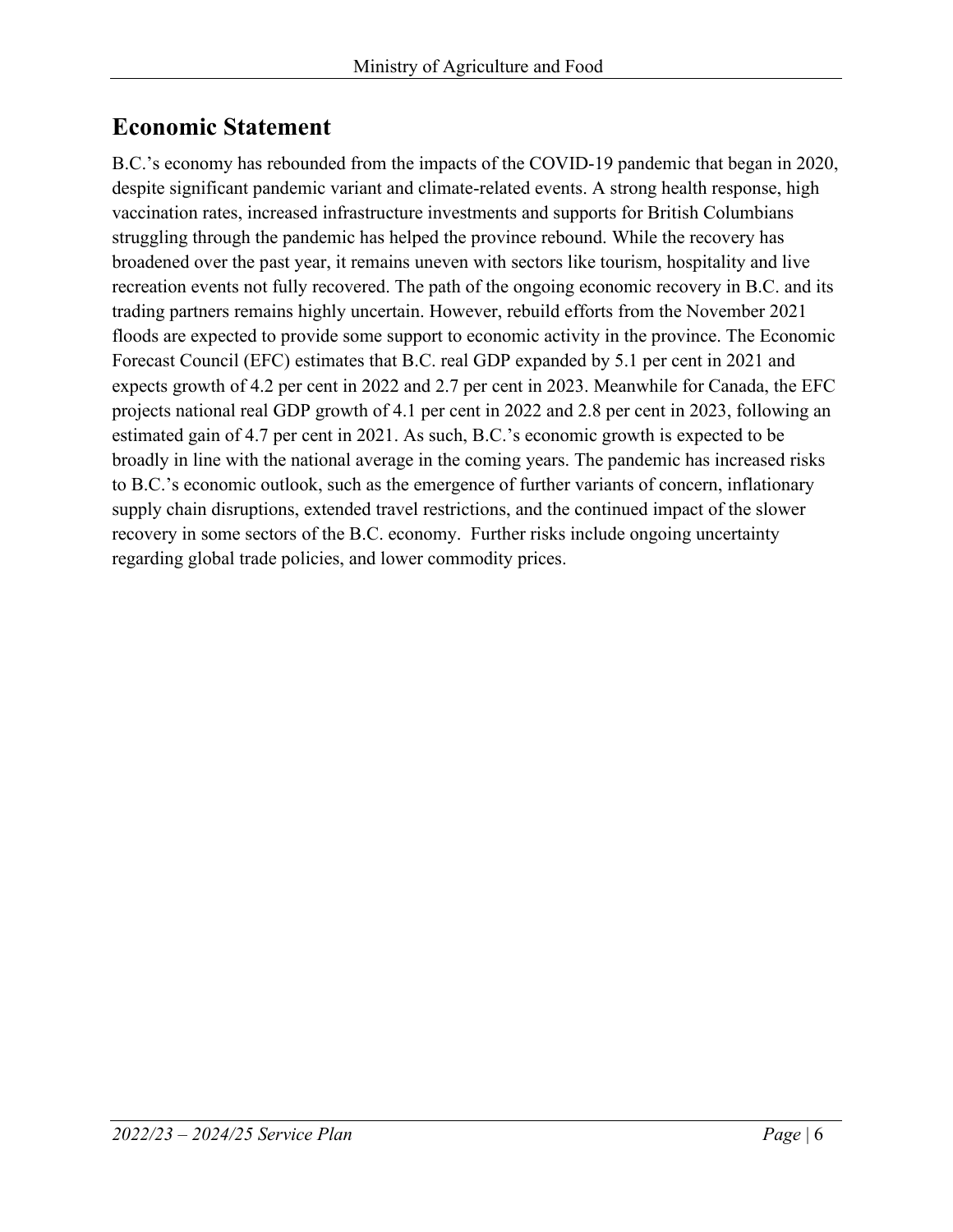# <span id="page-6-0"></span>**Performance Planning**

## **Goal 1: Strengthen provincial food systems and B.C.'s food security**

Strengthening the provincial food system remains a provincial priority as it contributes to a strong, sustainable economy that works for everyone.

## **Objective 1.1: Improve living and working conditions for farm workers**

The COVID-19 pandemic highlighted the importance of having a stable and healthy workforce to ensure food security for British Columbians. The Ministry will work towards ensuring and enforcing safe, healthy and comfortable living standards (particularly for inter-provincial and international workers residing in on-farm accommodations or workcamps) and ensure improved working conditions for all agricultural workers.

### **Key Strategies**

- Consider the development of an agriculture and seafood workforce strategy to address substandard living and working conditions for agricultural workers.
- Maintain COVID-19 specific supports including facilitating requisite quarantine periods at provincially managed accommodations hotels for Temporary Foreign Workers (TFWs) and improvements to on-farm accommodations to ensure worker health and safety (supplies, equipment and inspections).

#### **Discussion**

Cross-ministry work is needed prior to establishing a performance measure for this objective.

### **Objective 1.2: Ensure the provincial food system has the capacity to increase the availability of B.C. foods**

In the *Budget 2021*, enhancing Grow BC, Feed BC and Buy BC programming was approved for \$3.4 million. This will drive economic recovery, grow jobs across the sector and beyond, increase the safety and availability of local food, and build the sustainability and reliability of the provincial food system. Integrated programs targeting improvement will be delivered via various methods including agreements and partnerships with other government bodies, industry associations, expert program delivery agents, local governments, education institutions, and public health. Some programs will be administered fully by Ministry staff.

## **Key Strategies**

- Expand the Grow BC, Feed BC, Buy BC programming.
- Increase awareness of the Buy BC brand and the variety and availability of B.C. food and beverages with B.C. citizens, retailers, restaurants, and distributors.
- Expand economic development opportunities and support business growth through capacity building, market readiness, and targeted programs for under presented groups such as Indigenous Peoples, new entrants, and youth.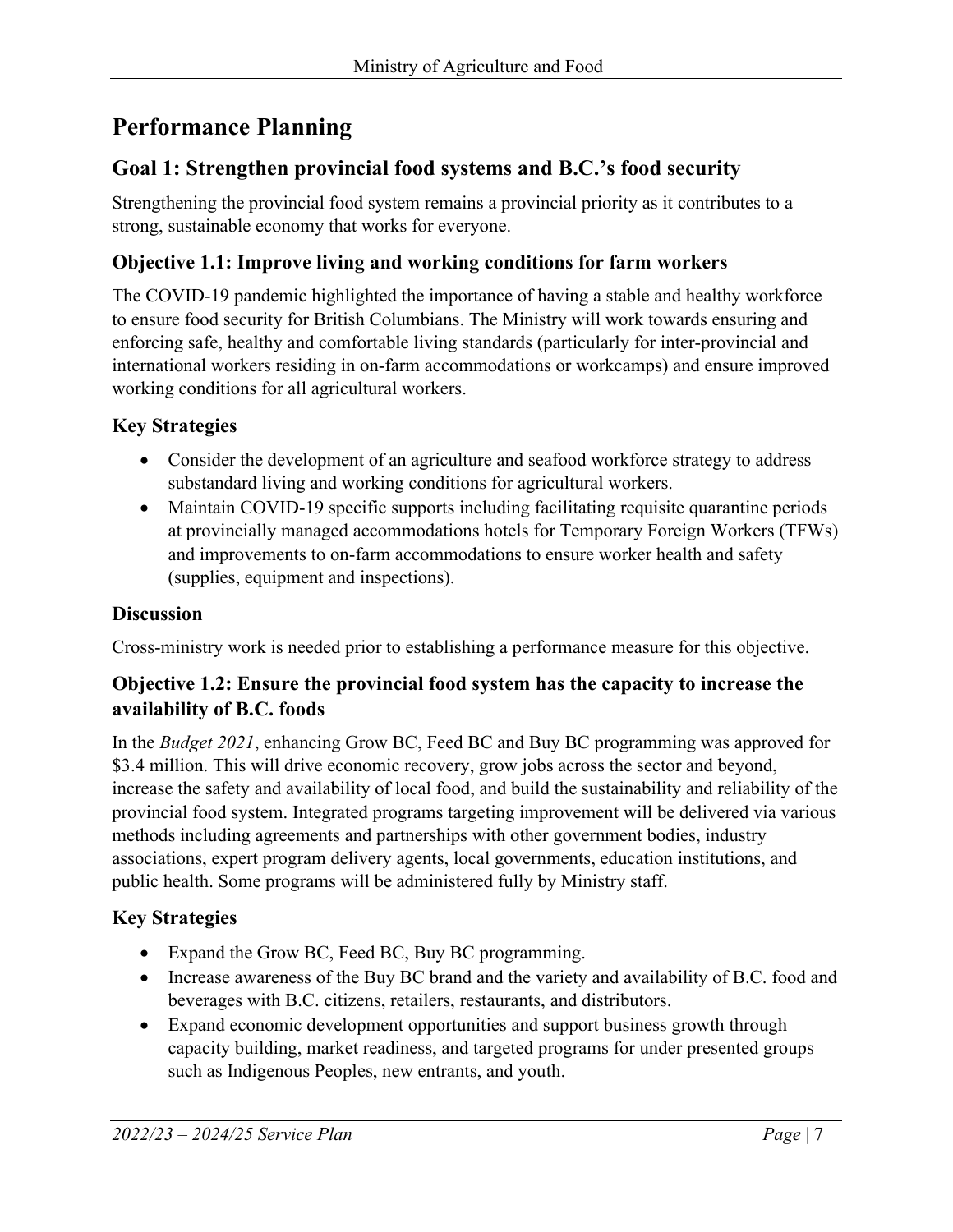- Foster growth and innovation in the processing sector through improved industry access to facilities, equipment, technology, technical services and supports through the B.C. Food Hub Network.
- Build demand in B.C. public institutions and other facilities for more B.C. grown and locally processed food.

| <b>Performance Measure(s)</b>                                                                                                                                                  | 2020/2021<br><b>Baseline</b> | 2021/22<br><b>Forecast</b> | 2022/23<br><b>Target</b> | 2023/24<br><b>Target</b> | 2024/25<br><b>Target</b> |
|--------------------------------------------------------------------------------------------------------------------------------------------------------------------------------|------------------------------|----------------------------|--------------------------|--------------------------|--------------------------|
| 1.2a Number of government or<br>other Feed BC partner facilities<br>that have committed to a<br>minimum 30% B.C. food<br>expenditures within total<br>annual food expenditures | 103                          | 112                        | 195                      | 205                      | 215                      |
| 1.2b Number of Buy BC logo<br>licensed products                                                                                                                                | 809                          | 1,500                      | 2,300                    | 3,200                    | 4,200                    |

Data source: Ministry of Agriculture and Food.

## **Linking Performance Measure to Objective**

Increasing the number of government or other Feed BC partner facilities that have committed to a minimum 30% B.C. food expenditure within their total annual food expenditures provides new market opportunities for B.C. producers and processors and supports increased provincial food supply and food system resilience. Increasing the number of Buy BC logo licensed products that are grown, harvested, raised, or processed in B.C., and along with Buy BC promotional activities, drives increased consumer awareness of the Buy BC brand and local food purchasing.

By supporting local food actions and addressing barriers that public sector institutions (e.g. hospitals, residential care facilities, public post-secondary institutions, and other government supported facilities) have experienced in getting B.C. food products into their institutions, the ministry advances the availability of B.C. food products for British Columbians and supports local communities, jobs and economic development throughout the province.

# **Goal 2: Position B.C. as a leader in regenerative agriculture practices and agritech**

Drawing on the recommendations of the Food Security Task Force, the ministry is taking steps to make B.C. a leader in the emerging agritech sector and drive transformation and modernization in the agriculture and food sector. By bringing together natural systems of production through regenerative agriculture and supporting agritech, the Ministry aims to help increase farm profitability and employment opportunities, strengthen the provincial food system, improve environmental sustainability and reduce green house gas emissions. This shared goal with the Ministry of Jobs, Economic Recovery and Innovation is reflected in the Ministry's mandate letter to support regenerative agriculture and agritech.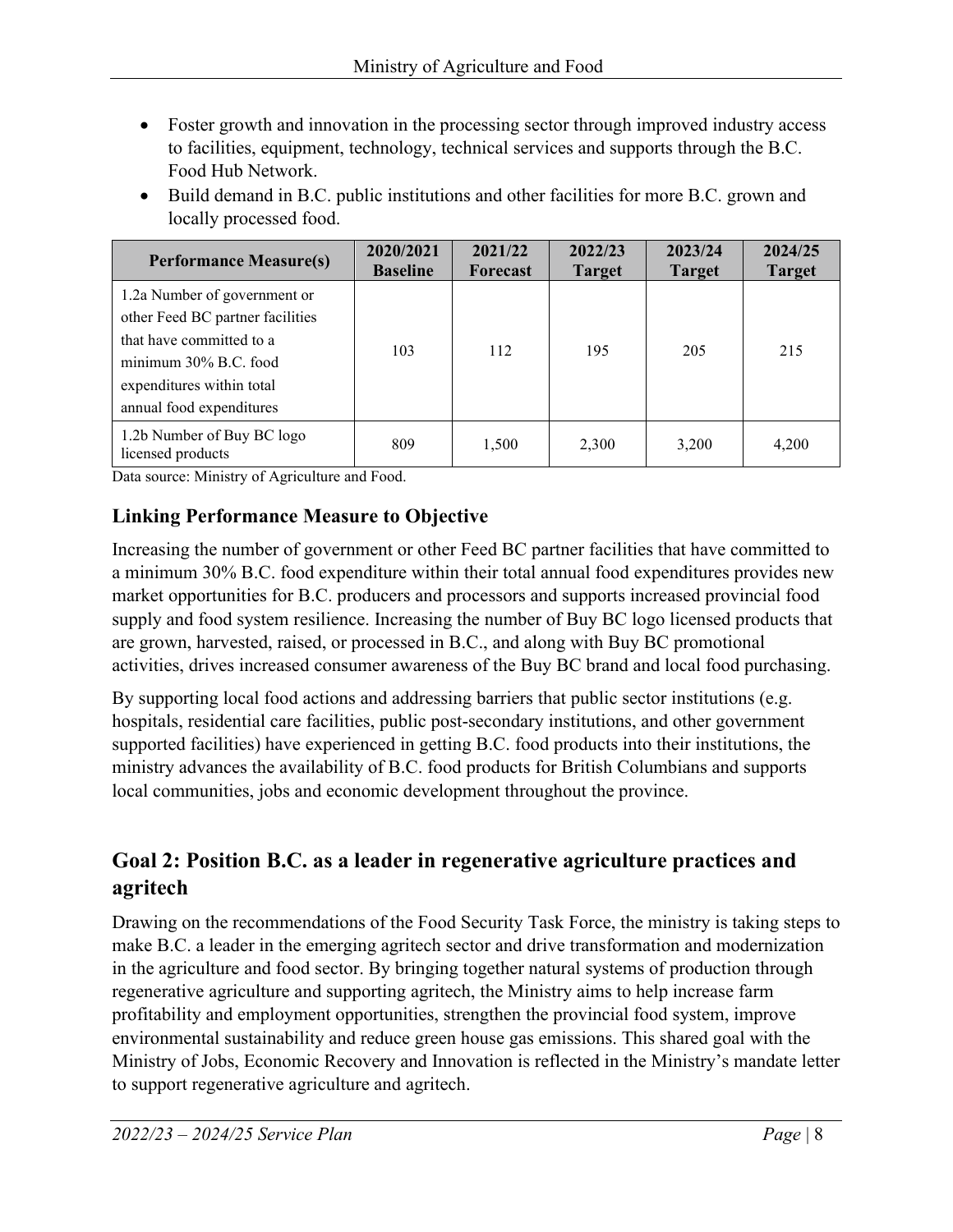## **Objective 2.1: Support the development of the agritech sector and promote regenerative agriculture practices**

Take steps to support regenerative agriculture practices and the emerging agritech sector that is applying innovation and technology to agriculture, seafood and food production. Regenerative agriculture includes conservation practices that promote healthy soils (including carbon sequestration) and water cycling, while enhancing biodiversity and ecosystem health. Development of the agritech sector will support the creation of high-tech jobs, introduce new farm technologies, reduce reliance on manual labour and increase the productivity and profitability of farming businesses.

## **Key Strategies**

- Stimulate growth and development of new technologies that will enhance agriculture and food processing sectors.
- Support the adoption of regenerative agriculture practices and agritech.
- Develop partnerships with private industry, academic, non-government organizations, and other levels of government to explore new ways to support increases in food production and processing through regenerative agriculture and agritech.
- Support agritech businesses to expand and grow, while ensuring British Columbians' world-class sustainability, quality and safety standards continue.

| <b>Performance Measure(s)</b>                                                                                                                                        | 2019/2020<br><b>Baseline</b> | 2021/22<br>Forecast | 2022/23<br><b>Target</b> | 2023/24<br><b>Target</b> | 2024/25<br><b>Target</b> |
|----------------------------------------------------------------------------------------------------------------------------------------------------------------------|------------------------------|---------------------|--------------------------|--------------------------|--------------------------|
| 2.1a Number of B.C.-based agritech<br>company growth opportunities<br>supported through Ministry<br>programming                                                      | 33                           | 40                  | 42                       | 45                       | 45                       |
| 2.1b Number of Beneficial<br>Management Practice projects<br>completed by farmers, supporting<br>regenerative agriculture practices<br>and technologies <sup>1</sup> | 225                          | 250                 | 260                      | 270                      | 270                      |

Data source: B.C. Agricultural Research and Development Corporation

<sup>1</sup> The baseline is the two-year average (2018/19 to 2019/20) associated with the baseline funding of the program.

# **Linking Performance Measure to Objective**

Through the Beneficial Management Practices (BMP) program, farmers may receive cost-share funding from the Ministry after they complete on-farm conservation projects, many of which promote regenerative agriculture practices and technologies. An increased number of such projects indicate the Ministry's success at supporting the development of the agritech sector and promoting regenerative agriculture practices.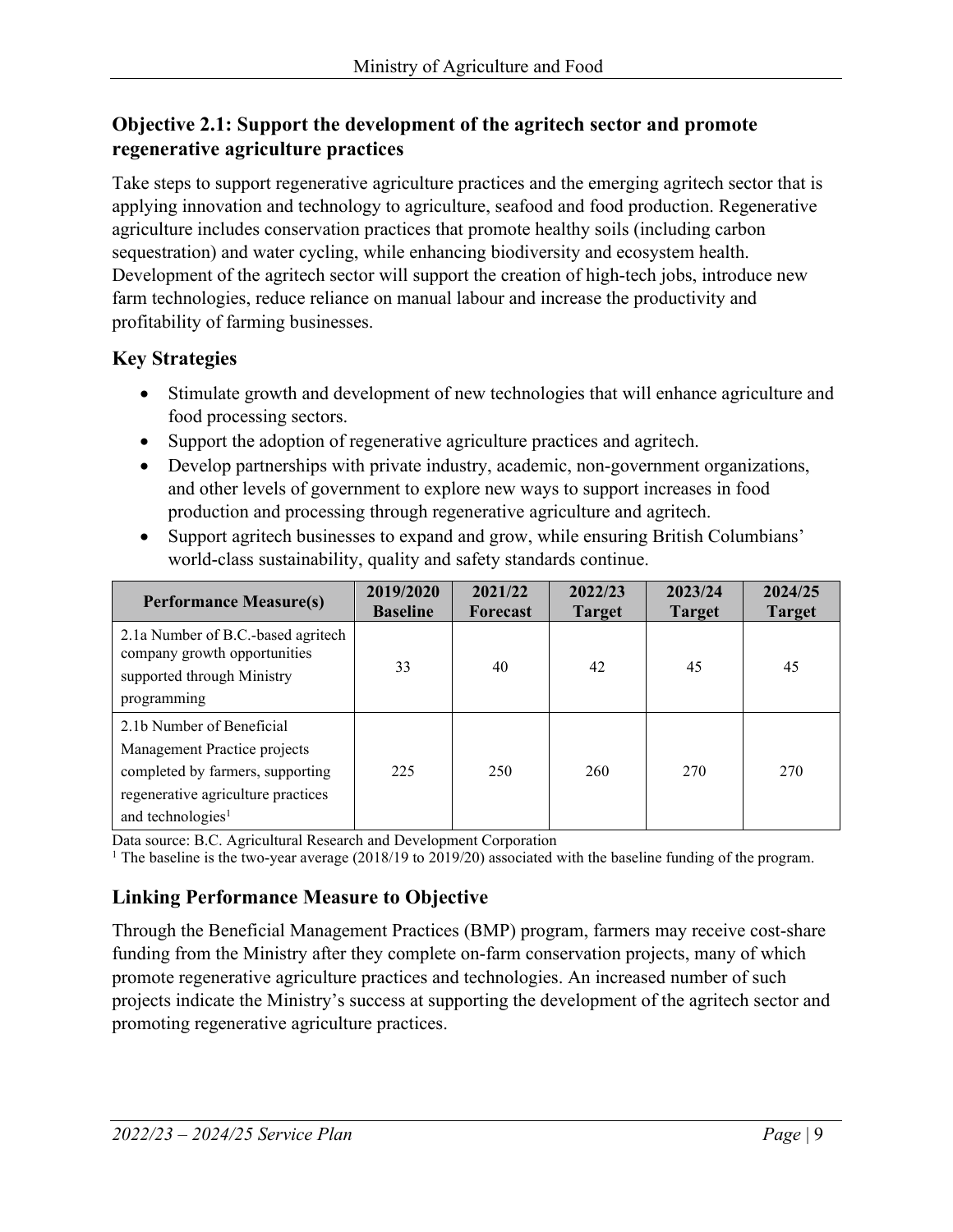#### **Discussion**

Through the BMP, the Ministry is tracking adoption of regenerative agriculture practices and technologies or services that promote regenerative agriculture practices (build soil health, conserve water and implement biodiversity and ecological principles into farming). Through current funding opportunities for agritech companies, the Ministry is tracking new opportunities to grow the agritech sector. With the Ministry's strategy for implementing the mandate commitments for the Regenerative Agriculture Network in early stages, measures will be updated as the new targets are confirmed in 2022.

## **Goal 3: Support sustainable aquaculture sectors**

This goal addresses the Ministry's role in revitalizing the seafood sector as part of the government's broader goals on economic recovery, rural and coastal community growth, and food security.

#### **Objective 3.1: Support safe, sustainable increase of B.C. seafood processing capacity**

To support increasing B.C.'s seafood economies, the Ministry will explore economic programs for safe, sustainable development using a dedicated funding package to support processing infrastructure and other cost-shared programs.

### **Key Strategies**

- Supporting shell fish and seaweed businesses to expand and operate in a sustainable way to produce safe wholesome seafood products.
- Connecting seafood more deeply through existing provincial programs (e.g. Buy BC and the Food Hub Network) to enhance domestic and international marketing.

#### **Discussion**

As the Ministry's work on implementing new mandate commitments proceeds, this objective will be updated.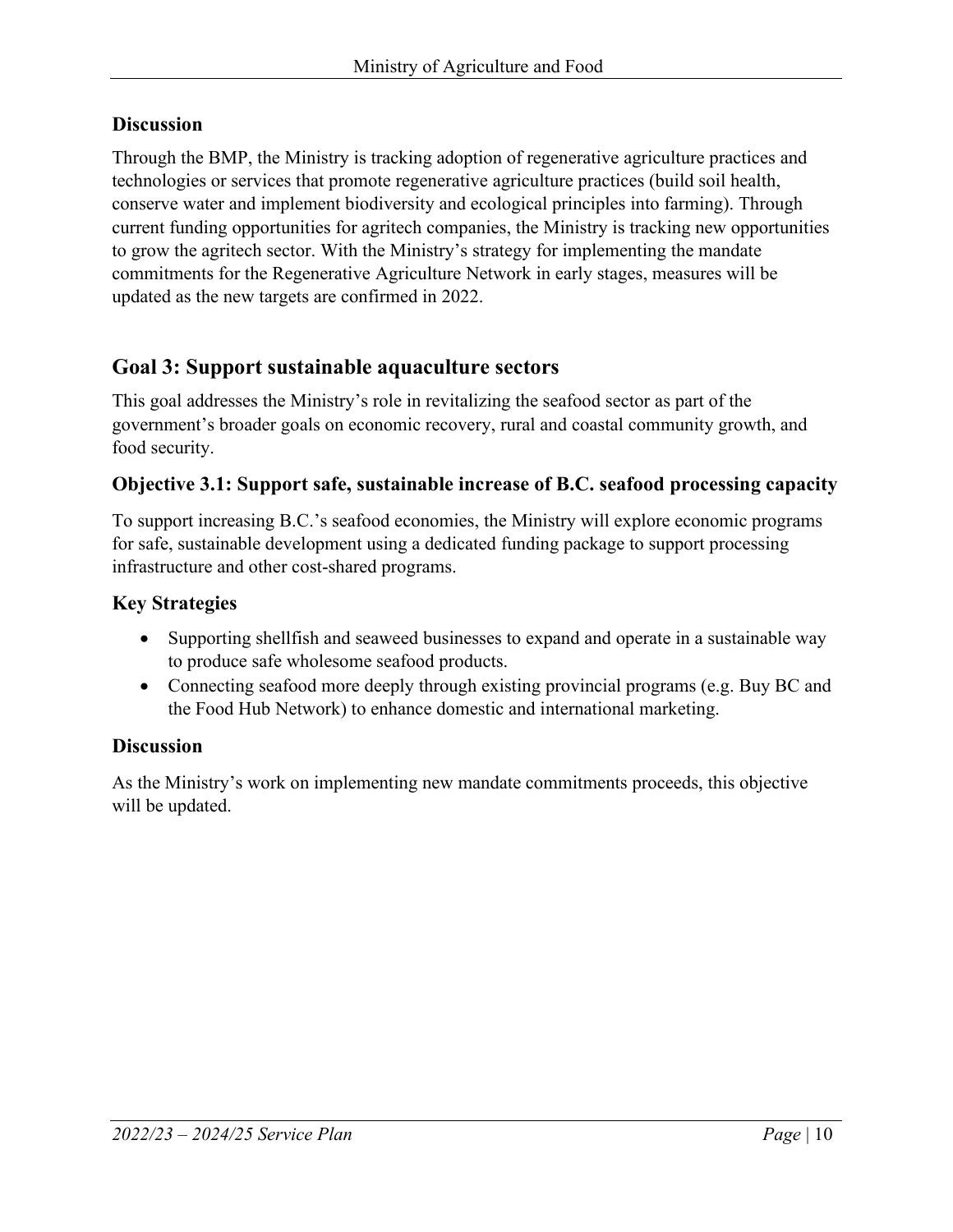# <span id="page-10-0"></span>**Financial Summary**

| <b>Core Business Area</b>                                                | 2021/22<br><b>Restated</b><br>Estimates <sup>1</sup> | 2022/23<br><b>Estimates</b> | 2023/24<br>Plan | 2024/25<br><b>Plan</b> |  |  |  |  |
|--------------------------------------------------------------------------|------------------------------------------------------|-----------------------------|-----------------|------------------------|--|--|--|--|
| <b>Operating Expenses (\$000)</b>                                        |                                                      |                             |                 |                        |  |  |  |  |
| Science, Policy, and Inspection                                          | 16,146                                               | 19,086                      | 20,086          | 20,086                 |  |  |  |  |
| <b>Agriculture Resources</b>                                             | 56,463                                               | 61,433                      | 61,433          | 61,433                 |  |  |  |  |
| BC Farm Industry Review Board                                            | 1,378                                                | 1,378                       | 1,378           | 1,378                  |  |  |  |  |
| <b>Executive and Support Services</b>                                    | 6,801                                                | 6,923                       | 6,934           | 6,934                  |  |  |  |  |
| <b>Agricultural Land Commission</b>                                      | 5,001                                                | 5,001                       | 5,001           | 5,001                  |  |  |  |  |
| Production Insurance Account Special<br>Account                          | 13,200                                               | 13,200                      | 13,200          | 13,200                 |  |  |  |  |
| <b>Total</b>                                                             | 98,989                                               | 107,021                     | 108,032         | 108,032                |  |  |  |  |
| <b>Ministry Capital Expenditures (Consolidated Revenue Fund) (\$000)</b> |                                                      |                             |                 |                        |  |  |  |  |
| <b>Executive and Support Services</b>                                    | 755                                                  | 1,229                       | 777             | 777                    |  |  |  |  |
| <b>Total</b>                                                             | 755                                                  | 1,229                       | 777             | 777                    |  |  |  |  |

<sup>1</sup> For comparative purposes, amounts shown for 2021/22 have been restated to be consistent with the presentation of the *2022/23 Estimates*.